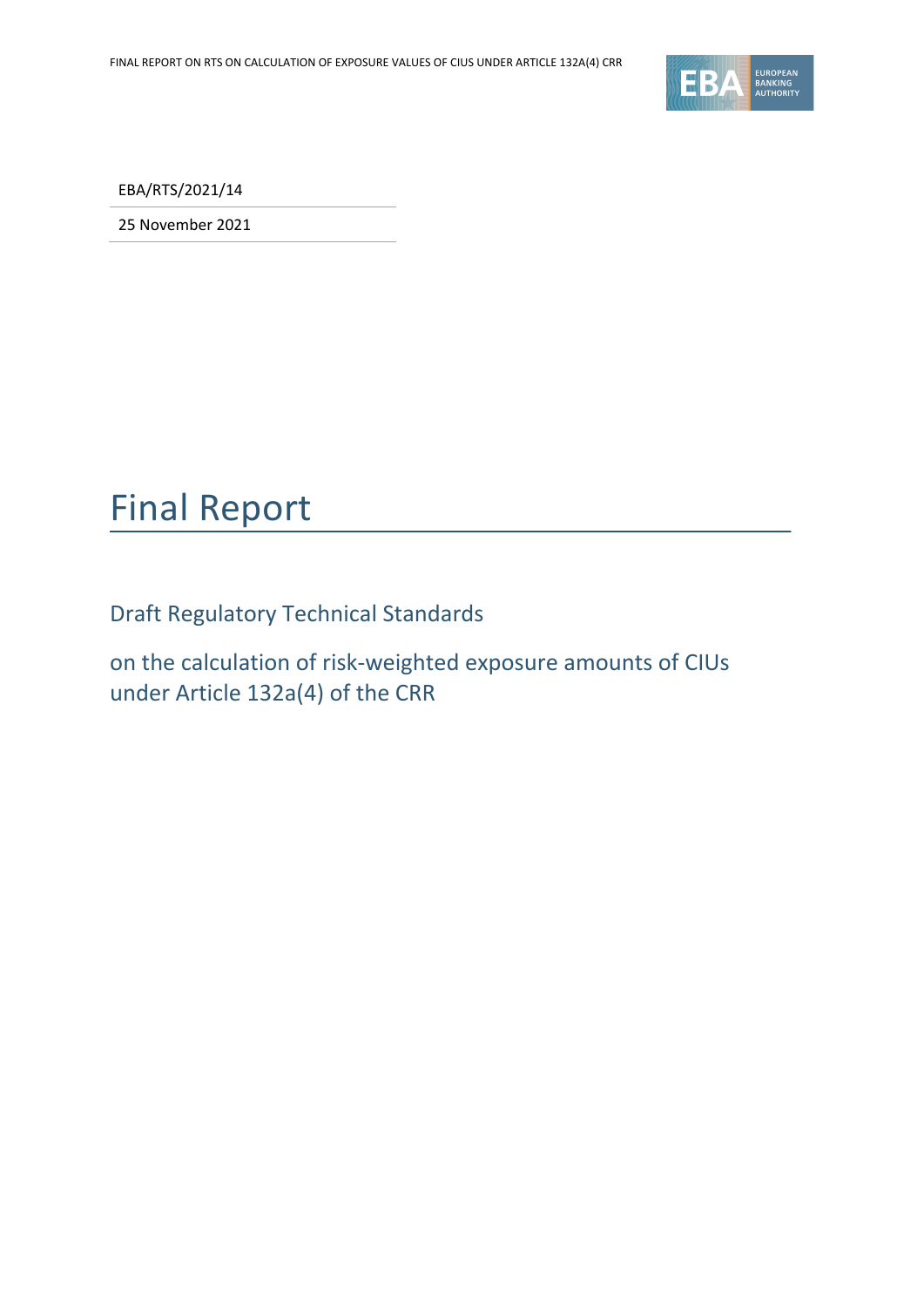

## **Contents**

|     | 1. Executive Summary                            |    |
|-----|-------------------------------------------------|----|
|     | 2. Background and rationale                     | 4  |
|     | 3. Draft regulatory technical standards         | 8  |
|     | 4. Accompanying documents                       | 12 |
| 4.1 | Draft cost-benefit analysis / impact assessment | 12 |
| 4.2 | Views of the Banking Stakeholder Group (BSG)    | 14 |
|     | 4.3 Feedback on the public consultation         | 14 |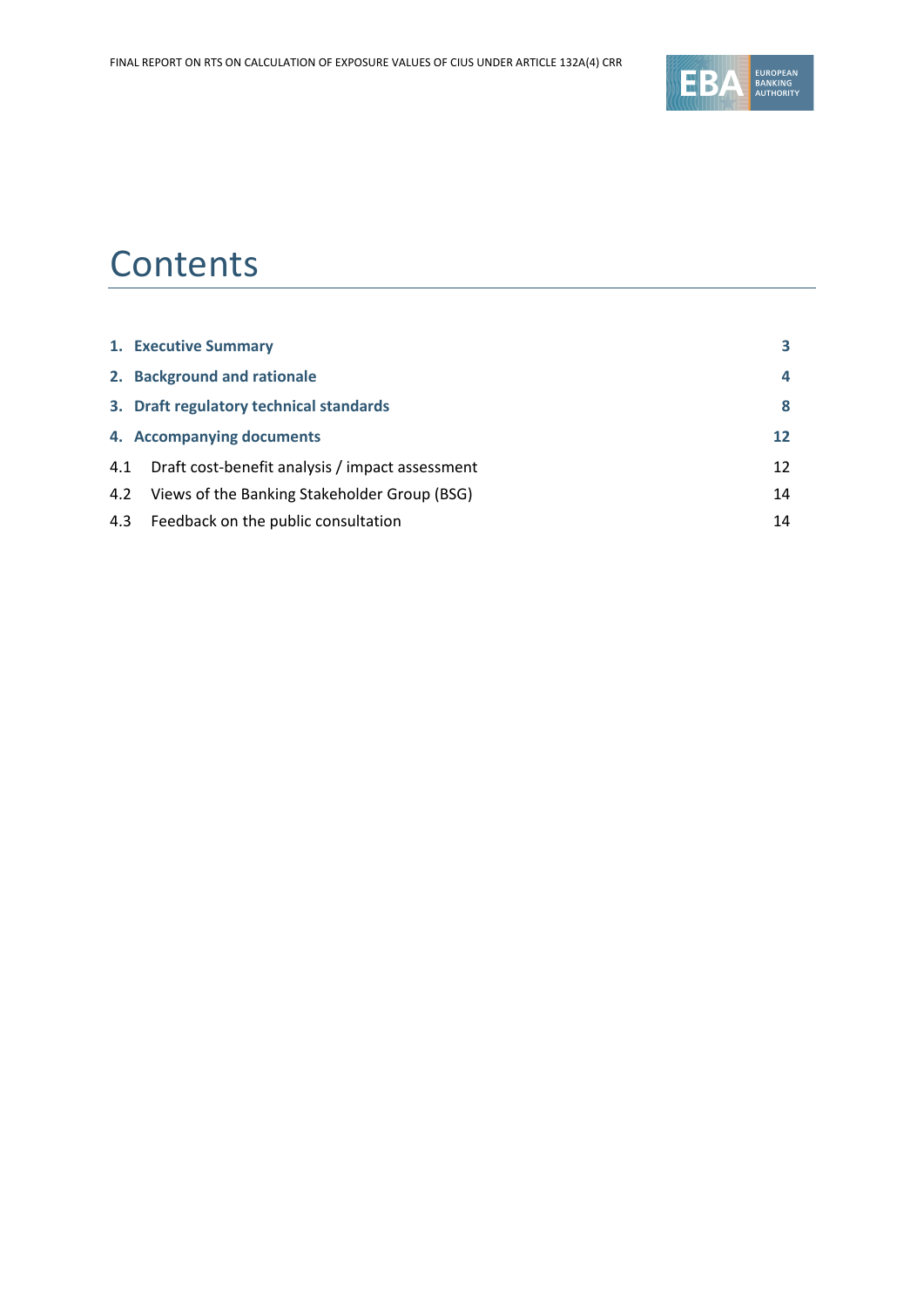

## <span id="page-2-0"></span>1. Executive Summary

With regards to approaches for calculating exposure amounts of collective investment undertakings (CIUs), Article 132a (4) of the CRR2 contains a mandate for the EBA to develop draft regulatory technical standards (RTS) to specify how institutions shall '*… calculate the risk-weighted exposure amount referred to in paragraph 2 [i.e. the mandate-based approach, MBA] where one or more of the inputs required for that calculation are not available*'.

It is the view of the EBA that this mandate for the RTS in Article 132a(4) of the CRR2 is intended to clarify the way forward when the information for applying the MBA is considered insufficient due to cases of missing inputs for the calculation of exposure values under the MBA.

Moreover, in the case of funds where the total leverage of the fund is limited through market risk measures, which do not limit the actual exposure amounts by specifying limits for the notional amount of derivatives and for the counterparty credit risk exposure incurred by the CIU, the MBA cannot apply and thus the approach to be used is the fall-back approach (FBA).

Consequently the mandate can only be understood as referring to missing inputs for the exposure value calculation despite having both pieces of information (i.e. i) the maximum extent permitted for investing into exposures attracting the highest RW, and ii) the maximum allowed extent of leverage, if applicable). This is particularly relevant in the case of the underlying risk of a derivative or regarding the CCR associated with the fund's derivative exposures.

Therefore, the present draft RTS first clarify the steps to be taken for computing the exposure value of CIUs' derivatives exposures where the underlying is unknown, then provide for cases where the calculation of the exposure amount to counterparty credit risk of a netting set of CIUs' derivative exposures is needed. The proposed provisions follow closely both the Basel framework for equity exposures into funds as well as the CRR2 framework for counterparty credit risk.

<span id="page-2-1"></span>The Final Report explains the policy choices of regulatory requirements for the draft RTS and outlines their legislative basis. The EBA is of the view that the proposed regulatory requirements ensure a proportionate and technically consistent treatment of exposures to funds.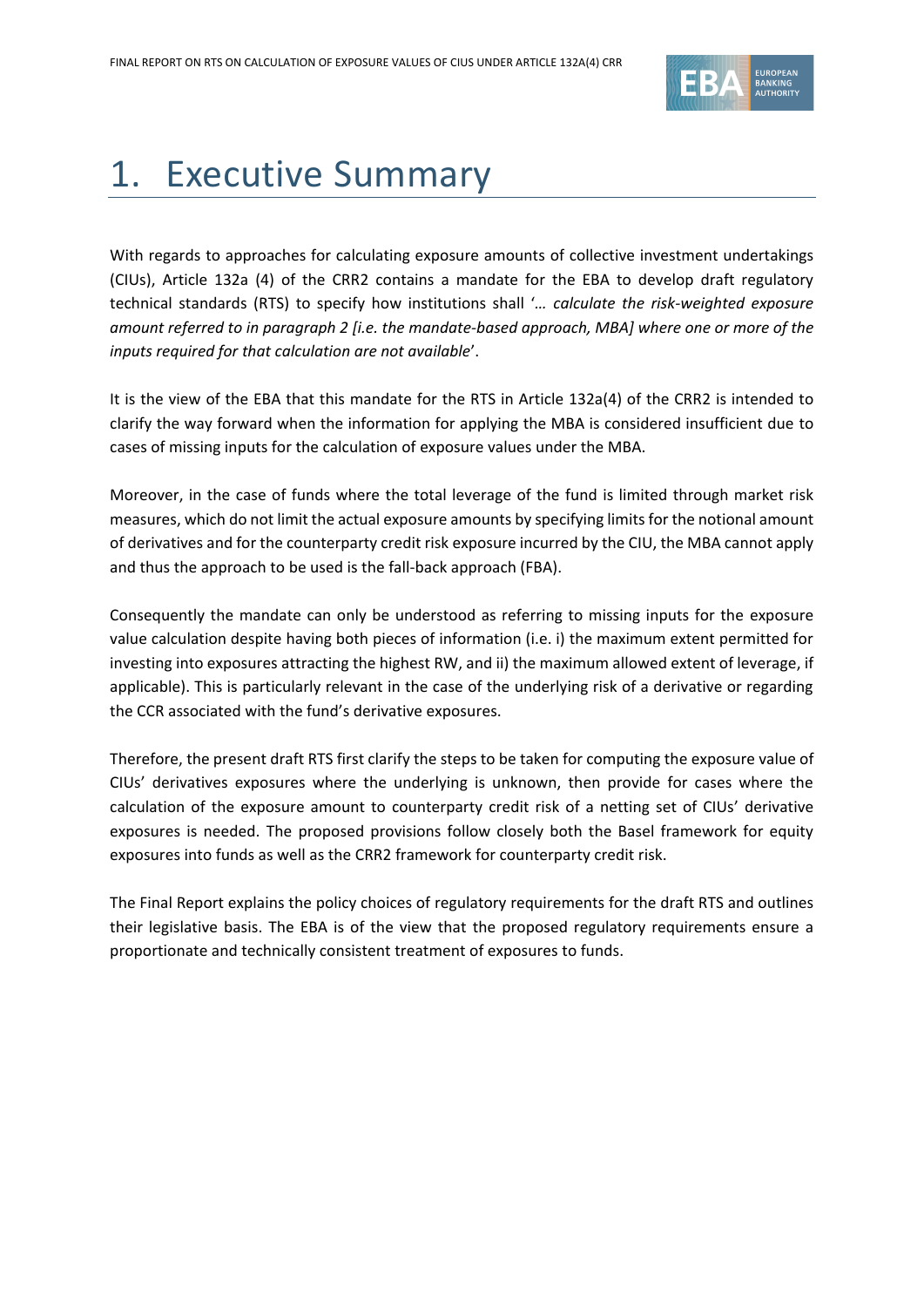

# 2. Background and rationale

- 1. In December 2013, the Basel Committee on Banking Supervision (BCBS) published the final version of its policy framework for the prudential treatment of banks' equity investments in funds that are held in the banking book<sup>1</sup>, including off-balance sheet exposures, and reflecting both the risk of the funds' underlying investments and its leverage. This revised set of rules applies to investments in all types of funds and is applicable to *all* banks, irrespective of whether they apply the Basel framework's Standardised Approach (SA) or an Internal Ratings-Based (IRB) approach for credit risk.
- 2. As part of the Risk Reduction Measures (RRM) package adopted by the European legislators in May 2019, Article 132a of the CRR as amended (hereafter CRR2)<sup>2</sup> transposes in the EU regulatory framework this Basel Committee's standard for the calculation of the minimum capital requirements for institutions' equity investments in "Collective Investment Undertakings" ("CIUs") <sup>3</sup>. The revised requirements of those exposures, which are more risk sensitive and promote transparency, include three different approaches:
	- the "look-through approach" ("LTA"), where institutions shall look through to the individual underlying exposures of a CIU to calculate the risk-weighted exposure amount of the CIU, risk-weighting all underlying exposures of the CIU as if they were directly held by those institutions,
	- the "mandate-based approach" ("MBA"), where institutions that do not have sufficient information about the individual underlying exposures of a CIU to use the look-through approach may calculate the risk-weighted exposure amount of those exposures in accordance with the limits set in the CIU's mandate and relevant law,
	- the "fall-back approach" ("FBA"), which has to be used by institutions that apply neither the LTA nor the MBA and applies a fixed risk weight of 1250% to all exposures in the form of units or shares in CIUs that are subject to this approach.

## 2.1 Mechanics of different approaches for calculating risk-weighted exposure amounts of CIUs under the CRR2

3. The use of the LTA requires that the information necessary to carry out the required calculations is available either to the institution itself or a third party that is also allowed to carry out these calculations, which can either be the depository institution or the depository financial institution of the CIU or the CIU management company as specified in Article 132 (4) (a) of the CRR. Where the information is not sufficient to allow the look-through to the individual exposures of the CIU, but

<sup>1</sup> <https://www.bis.org/publ/bcbs266.pdf>

<sup>&</sup>lt;sup>2</sup> See Regulation (EU) 2019/876 of 20 May 2019 ("CRR2") ([https://data.consilium.europa.eu/doc/document/ST-6288-2019-](https://data.consilium.europa.eu/doc/document/ST-6288-2019-INIT/en/pdf) [INIT/en/pdf\)](https://data.consilium.europa.eu/doc/document/ST-6288-2019-INIT/en/pdf), amending Regulation (EU) No 575/2013

 $3$  According to the CRR2, CIU means (1) a UCITS as defined in Article 1(2) of Directive 2009/65/EC of the European Parliament and of the Council or (2) an alternative investment fund (AIF) as defined in point (a) of Article 4(1) of Directive 2011/61/EU of the European Parliament and of the Council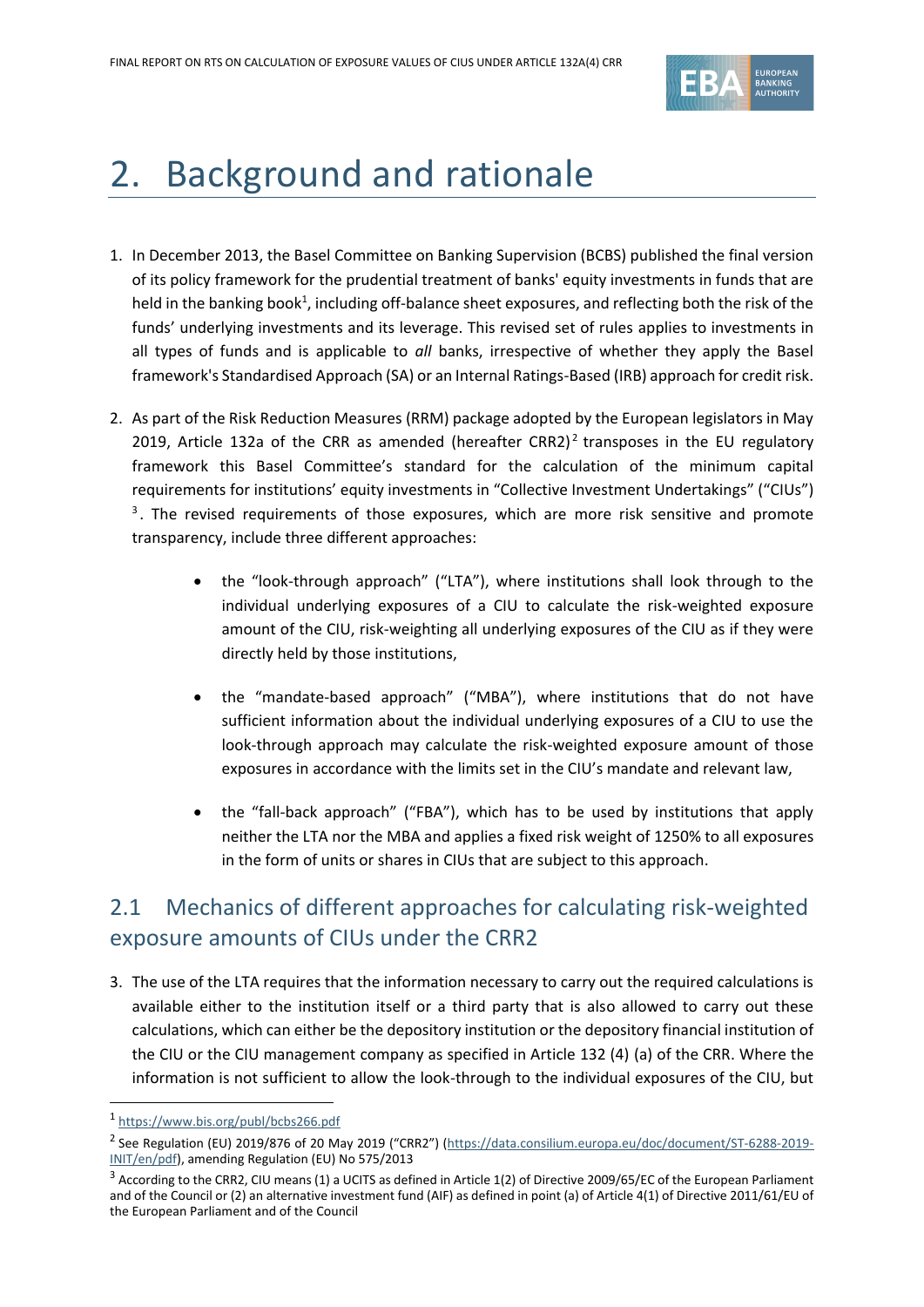

there are limits set in the CIU's mandate and relevant law, the MBA should be used. Where the use of neither the LTA nor the MBA is feasible due to insufficient information regarding the investment structure or the maximum leverage, institutions are required to use the FBA. According to Article 132 (2) of the CRR, institutions may also use a combination of the above approaches, provided that the conditions for using those approaches are met.

- 4. In order to apply the MBA, Articles 132(2) and 132a(2) of the CRR require that the conditions in Article 132(3) of the CRR are met. More specifically, point (ii) of paragraph (3) (c) requires that the granularity of the financial information be sufficient to allow the calculation of a CIU's risk-weighted exposure amount (RWEA) in accordance with the MBA. The minimum granularity of the financial information for the MBA is determined by Article 132a(2) of the CRR, which requires information to be specified under the CIU's mandate or the relevant law about:
	- a. The maximum extent allowed for investing into exposures which attract the highest RWEAs;
	- b. The maximum extent of leverage allowed, where applicable: a CIU may be permitted to hold more assets, off-balance sheet obligations and contingent obligations (including from derivatives) than the capital provided by equity investors.
- 5. Article 132a (4) of the CRR2 contains a mandate for the EBA to develop draft regulatory technical standards to specify how institutions shall '*… calculate the risk-weighted exposure amount referred to in paragraph 2 [i.e. the MBA] where one or more of the inputs required for that calculation are not available*'.

### 2.2 The scope of the EBA mandate

- 6. The MBA is not completely new and is derived from the "average risk weight approach" (ARWA) referred to in Article 132(5) of the CRR. Compared to the ARWA, the MBA appears to be much more elaborated, since the MBA is not only meant to capture the composition of the CIU's exposures (by type of assets), but also the maximum extent of the CIU's leverage.
- 7. According to the current treatment of exposures in the form of units or shares in CIUs in Article 132(1) of the CRR, institutions can apply a 100% RW even in cases where they have no information about the underlying exposures (credit risk and counterparty credit risk) and the leverage of the CIU. This will no longer be possible under the CRR2 rules as, in this case, the FBA will apply and the investment in the CIU will receive a 1250% RW. More specifically, under the CRR2, institutions may apply the MBA, provided that sufficient information is available based on the CIU's mandates. In this case, Article 132a(2) CRR2 applies according to the following scheme: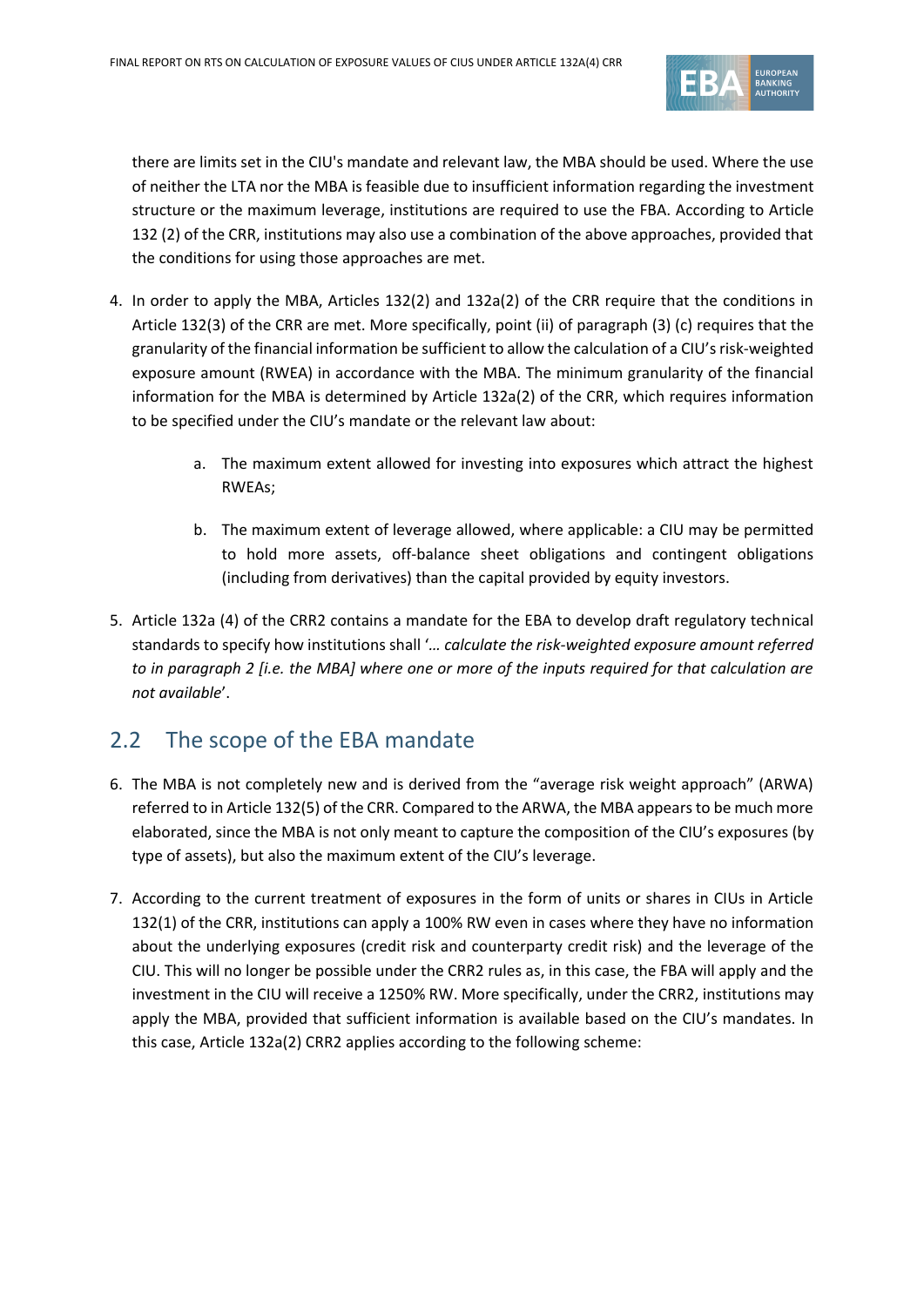



- 8. There can be situations where the information on the maximum CIU exposures attracting the highest own funds requirements or the maximum leverage allowed is not readily available. As well as this, there are situations where missing inputs do not allow for computing the risk-weighted exposure amount (e.g. in the case of funds where the total leverage of the fund is limited through market risk measures, which do not limit the actual exposure amounts by specifying limits for the notional amount of derivatives and for the counterparty credit risk exposure incurred by the CIU). In both cases, the FBA applies and the institutions shall be required to assume a full investment into exposures attracting a 1250% RW, but for different reasons: in the former, due to the fact that the level 1 text clarifies that the FBA shall apply when insufficient information is available for applying the MBA; in the latter, as inputs are missing and the computation of the RWEA is not feasible.
- 9. It should be noted that, in the view of the EBA, the mandate for the RTS in Article 132a(4) of the CRR2 is intended to clarify the way forward when the information for applying the MBA is considered insufficient due to cases of missing inputs for the calculation of RWEAs under the MBA. More precisely, this cannot be understood as referring to cases where any of the two pieces of information required for the application of the MBA (i.e. maximum extent of exposures attracting the highest own funds requirement and the maximum extent of leverage as explained above) with regard to a specific CIU is missing. Consequently, the mandate can only be understood as referring to missing inputs for the RWEA calculation despite having both pieces of information (i.e. i) the maximum extent permitted for investing into exposures attracting the highest RWEA, and ii) the maximum allowed extent of leverage, if applicable). This is particularly relevant in the case of the underlying risk of a derivative or regarding the CCR associated with the fund's derivative exposures.
- 10.The provisions in the CRR provide an incentive for banks to only invest in funds where they have sufficient information regarding all underlying risks, including those stemming from the use of derivatives, or, as an optimum of second best, where there is information available in the funds' mandates or national law. This incentive would be weakened if the mandate in Article 132a (4) of the CRR would be interpreted in a way that the EBA should, for example, provide guidance for identifying the second piece of information about the maximum allowed leverage, where this is not quantified as a multiple of the CIU's equity but, for example, in relation to the loss risk of the portfolio. This could be in particular relevant where the loss risk is not related to invested amounts (such as for loans, bonds or equity investments), but to the leverage effectively provided by the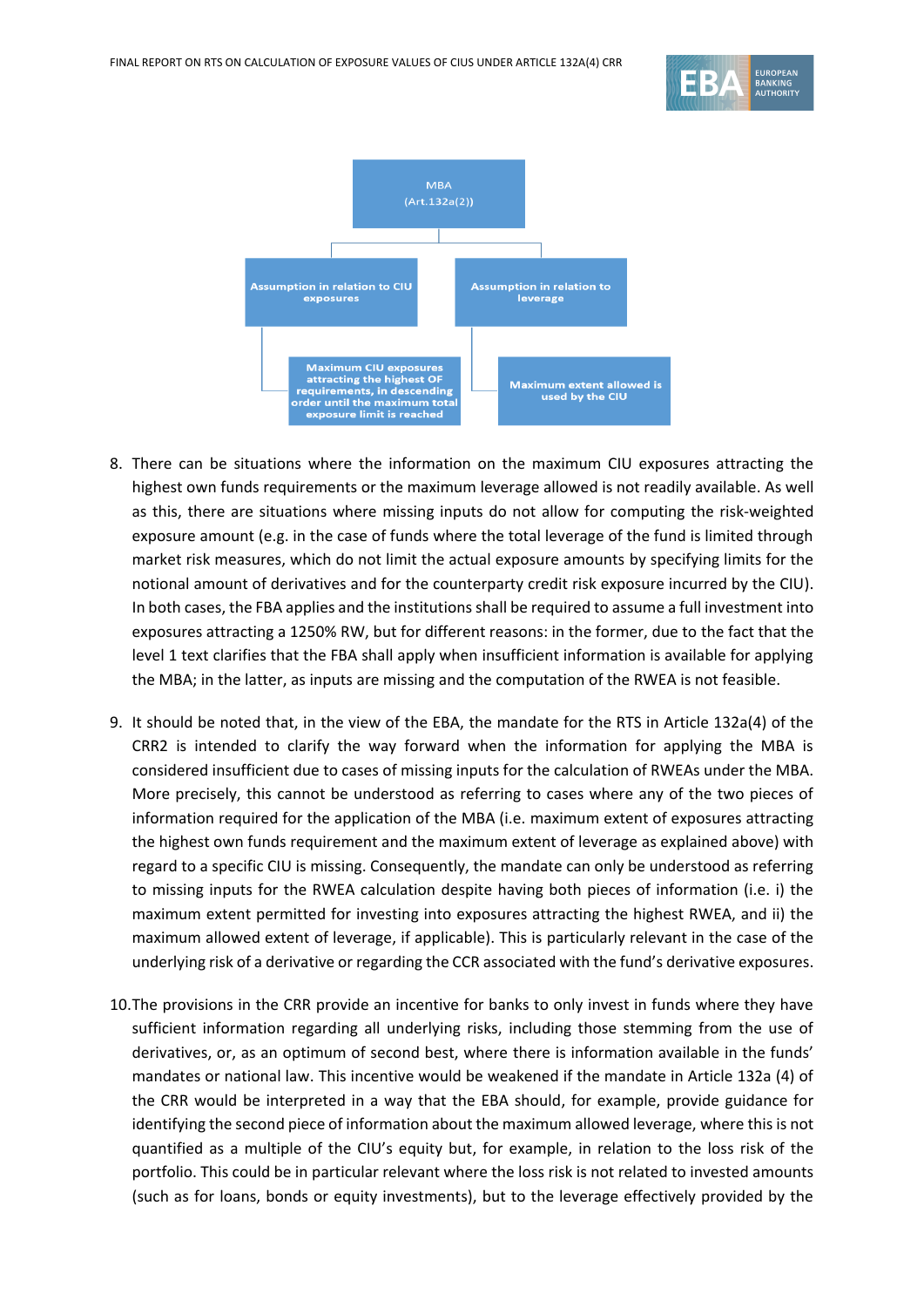

counterparty of a derivative where the exposure value could increase beyond the nominal amount to be paid or received by the institution. If the mandate was interpreted in such an extensive way, it may also be in contradiction of the rules set out in Articles 132(2) and (3) and 132a(2) of the CRR.

- 11.Therefore, the present draft RTS first clarify the steps to be taken for determining the exposure value of CIUs' derivatives exposures where the CIUs' mandate does not exclude that the underlying constitutes an on- or off-balance sheet exposure, but where the actual exposure value or, for offbalance sheet exposures, the applicable percentage of this underlying exposure is unknown. The draft RTS then provide for cases where the calculation of the exposure value to counterparty credit risk of a netting set of CIUs' derivative exposures is needed.
- 12.Following the mechanics of the MBA, the exposure values determined in accordance with the draft RTS will then be multiplied by the relevant risk weights of the underlying of the derivatives or the counterparties of the derivative exposures in the case of counterparty credit risk as given by the mandate and any relevant legal provisions specifying the investment policy of the CIU. Where the provisions specifying the investment policy of the CIU do not include any limitations (e.g. regarding permitted types of exposures, in particular securitisation exposures), these risk weights will be 1250% in the case of the underlying of derivatives or 150% in the case of counterparty credit risk exposures that do not qualify as securitisation exposures. The proposed provisions follow closely both the Basel framework for equity exposures into funds as well as the CRR2 framework for counterparty credit risk.
- 13.With respect to the calculation of the exposure value for determining the counterparty credit risk of a netting set, which according to Article 272(4) of the CRR may be represented by one or more transactions of derivatives of the same type, provisions are made for substituting, where needed, the replacement cost and potential future exposure.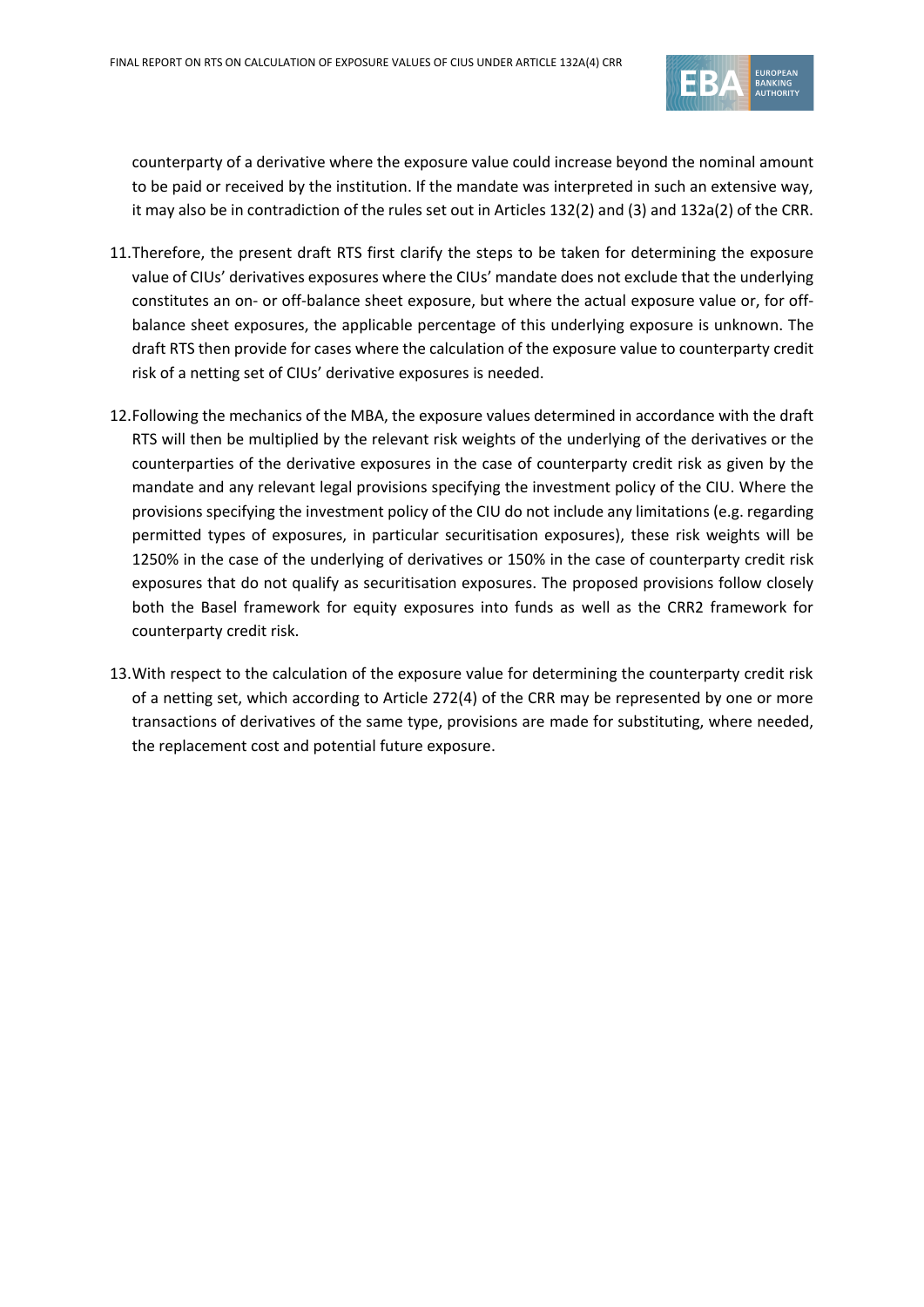

# <span id="page-7-0"></span>3. Draft regulatory technical standards

on the calculation of risk-weighted exposure amounts of CIUs under Article 132a(4) of the CRR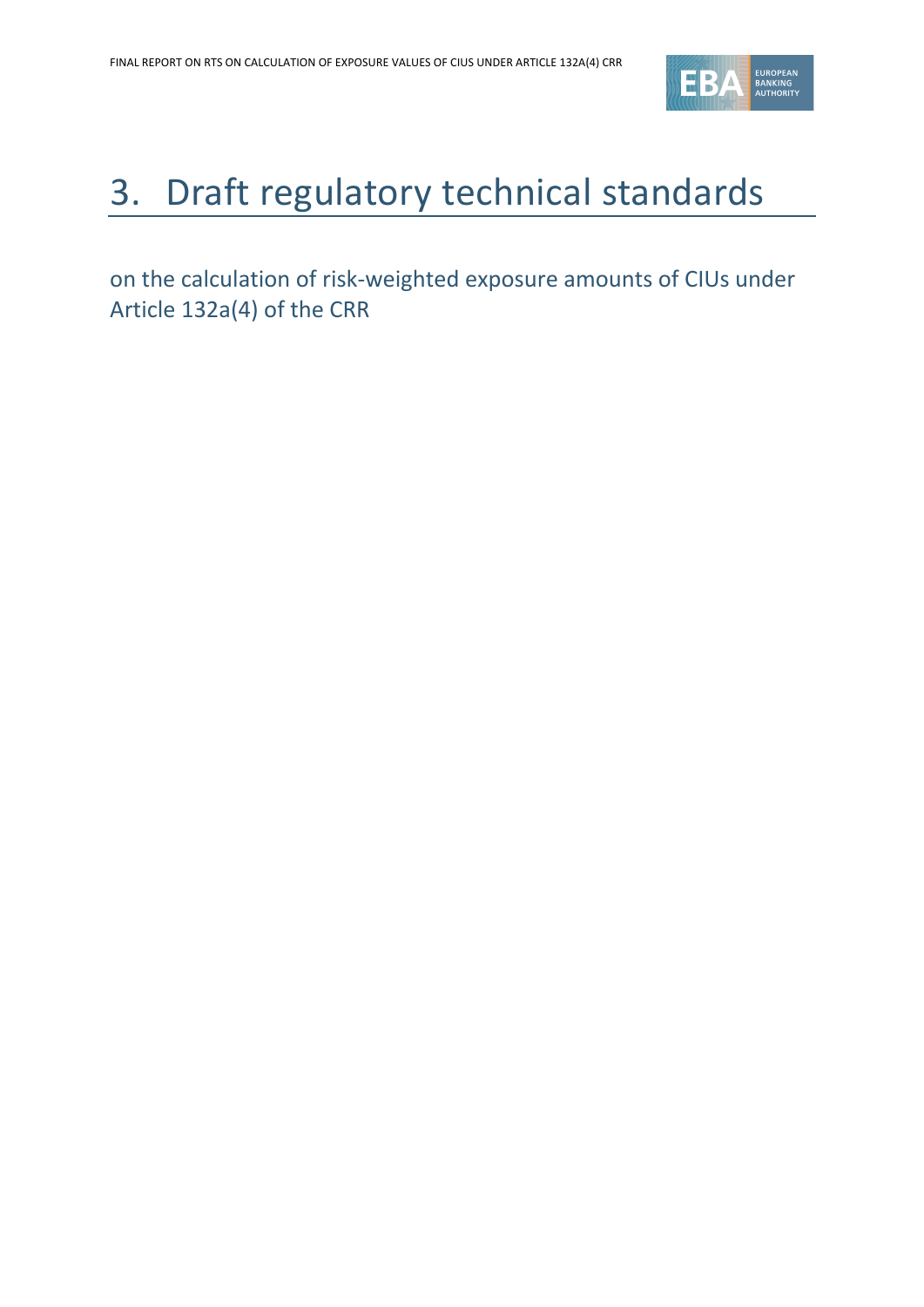

#### **COMMISSION DELEGATED REGULATION (EU) No …/..**

#### **of XXX**

#### **[…]**

**supplementing Regulation (EU) No 575/2013 of the European Parliament and of the Council of 26 June 2013 on prudential requirements for credit institutions and investment firms with regard to regulatory technical standards on approaches for calculating risk-weighted exposure amounts of CIUs under Article 132a(4) of the CRR**

#### THE EUROPEAN COMMISSION,

Having regard to the Treaty on the Functioning of the European Union,

Having regard to Regulation (EU) No 575/2013 of the European Parliament and of the Council of 26 June 2013 on prudential requirements for credit institutions and investment firms and amending Regulation (EU) No  $648/2012<sup>4</sup>$ , and in particular the third subparagraph of Article  $132a(4)$  thereof.

Whereas:

- (1) According to Article 132a(2) of Regulation (EU) No 575/2013, where the conditions set out in Article 132(3) are met, institutions that do not have sufficient information about the individual underlying exposures of a CIU to use the look-through approach may calculate the risk-weighted exposure amount of those exposures in line with the limits set in the CIU's mandate and the relevant law. The method for calculating the risk weighted exposure amount for a CIU in case one or more inputs required for that calculation are missing should be specified in a regulation.
- (2) Where a CIU enters into derivative transactions and the underlyings of the derivatives or the underlying risk of the derivatives positions are unknown, institutions should base their calculations on the notional amount of a derivative's position.
- (3) Where the CIU's mandate does not exclude entering into derivatives but does not include sufficient information to determine whether an underlying constitutes an on- or off-balance sheet exposure, it cannot be excluded that such an exposure is constituted and therefore needs to be included in the calculation of risk-weighted exposure amounts of CIU's exposures.
- (4) Where the mandate does not provide sufficient information about the exposure value of such an exposure, it cannot be excluded that the exposure values is the full notional amount of the derivative position.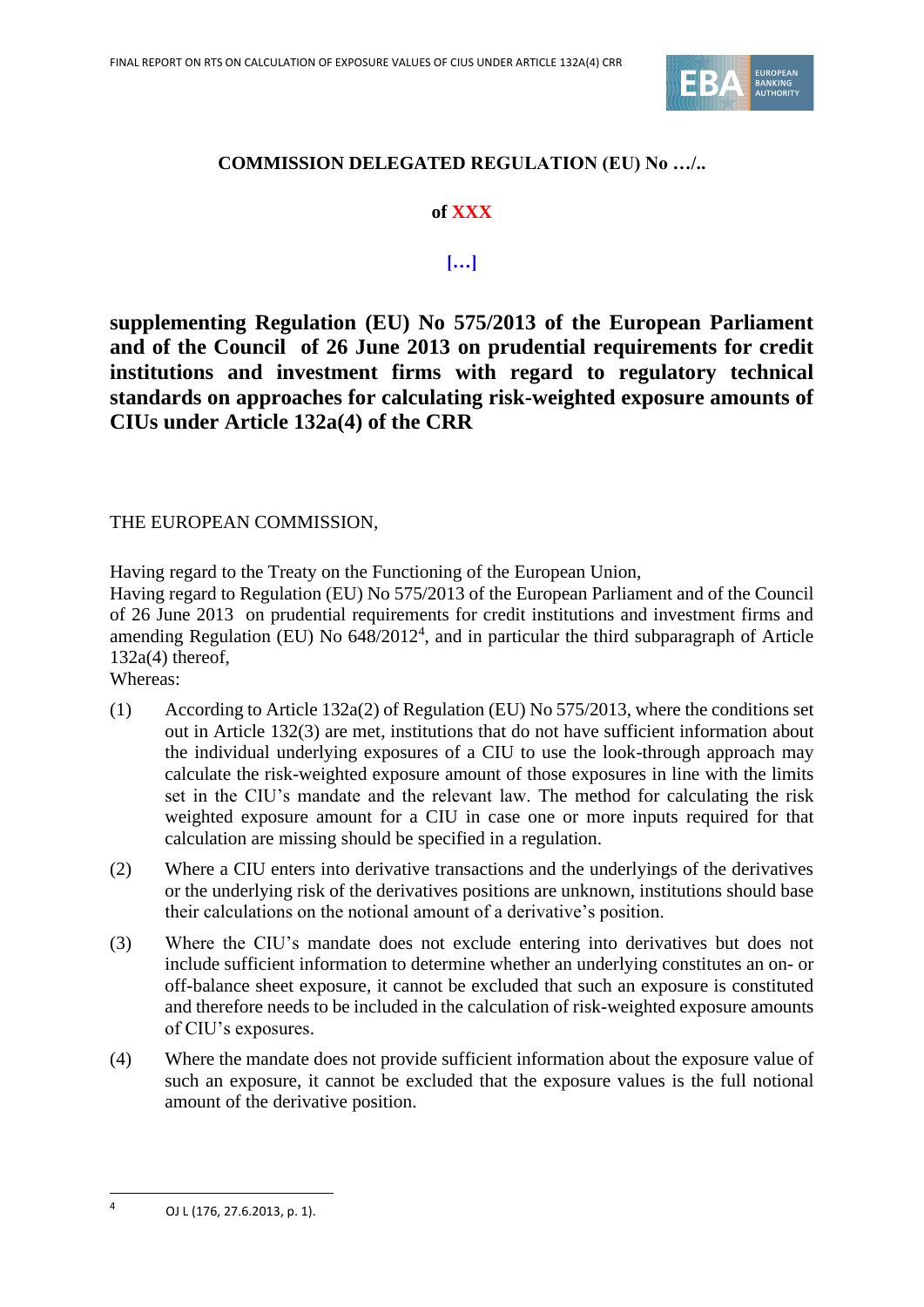

- (5) Where the notional amount of derivative postion is not specified by the mandate, this needs to be derived from the maximum notional amount of derivatives allowed under the mandate.
- (6) Where the replacement costs or the potential future exposure for the purposes of calculating the exposure amount associated with Counterparty Credit Risk are unknown, institutions should base their calculations on the sum of notional amounts of the transactions in the netting set.
- (7) Where institutions are not aware of the relevant netting sets for a certain type of derivatives in the CIU, and thus no information on the counterparties or on whether the transactions are subject to a legally enforceable bilateral netting agreement in line with Article 272(4) of Regulation (EU) No 575/2013 is available, institutions should assume that neither netting effects nor counterparty diversification exist for this type of derivative, and should therefore assume that the CIU has entered into a single derivative with the maximum notional amount allowed by the mandate for that type of derivative.
- (8) This Regulation is based on the draft regulatory technical standards submitted by the European Supervisory Authority (European Banking Authority) (EBA) to the Commission.
- (9) EBA has conducted open public consultations on the draft regulatory technical standards on which this Regulation is based, analysed the potential related costs and benefits and requested the opinion of the Banking Stakeholder Group established in accordance with Article 37 of Regulation (EU) No 1093/2010<sup>5</sup>].

#### HAS ADOPTED THIS REGULATION:

#### *Article 1*

#### *Determination of the exposure value of a CIU's derivatives exposures where the underlying is unknown for the purposes of Article 132a(2) of Regulation (EU) No 575/2013*

- 1. Under the mandate-based approach referred to in Article 132a(2) of Regulation (EU) No 575/2013, where the CIU's mandate does not exclude that the underlying of a CIU's derivative position constitutes an on- or off-balance sheet exposure but the exposure value or, in case of off-balance sheet exposures, the applicable percentage is unknown, institutions shall use the full notional amount of the derivative position as exposure value for the calculation of the riskweighted exposure amounts.
- 2. Under the mandate-based approach referred to in Article 132a(2) of Regulation (EU) No 575/2013, where the notional amount of the derivative positions as referred to in paragraph 1 is unknown, institutions shall use a conservative estimation based on the maximum notional amount of the derivatives allowed under a fund's mandate for the determination of the exposure values of an underlying exposure as referred to in paragraph 1.

<sup>&</sup>lt;sup>5</sup> Regulation (EU) No 1093/2010 of the European Parliament and of the Council of 24 November 2010 establishing a European Supervisory Authority (European Banking Authority), amending Decision No 716/2009/EC and repealing Commission Decision 2009/78/EC (OJ L 331, 15.12.2020, p. 12).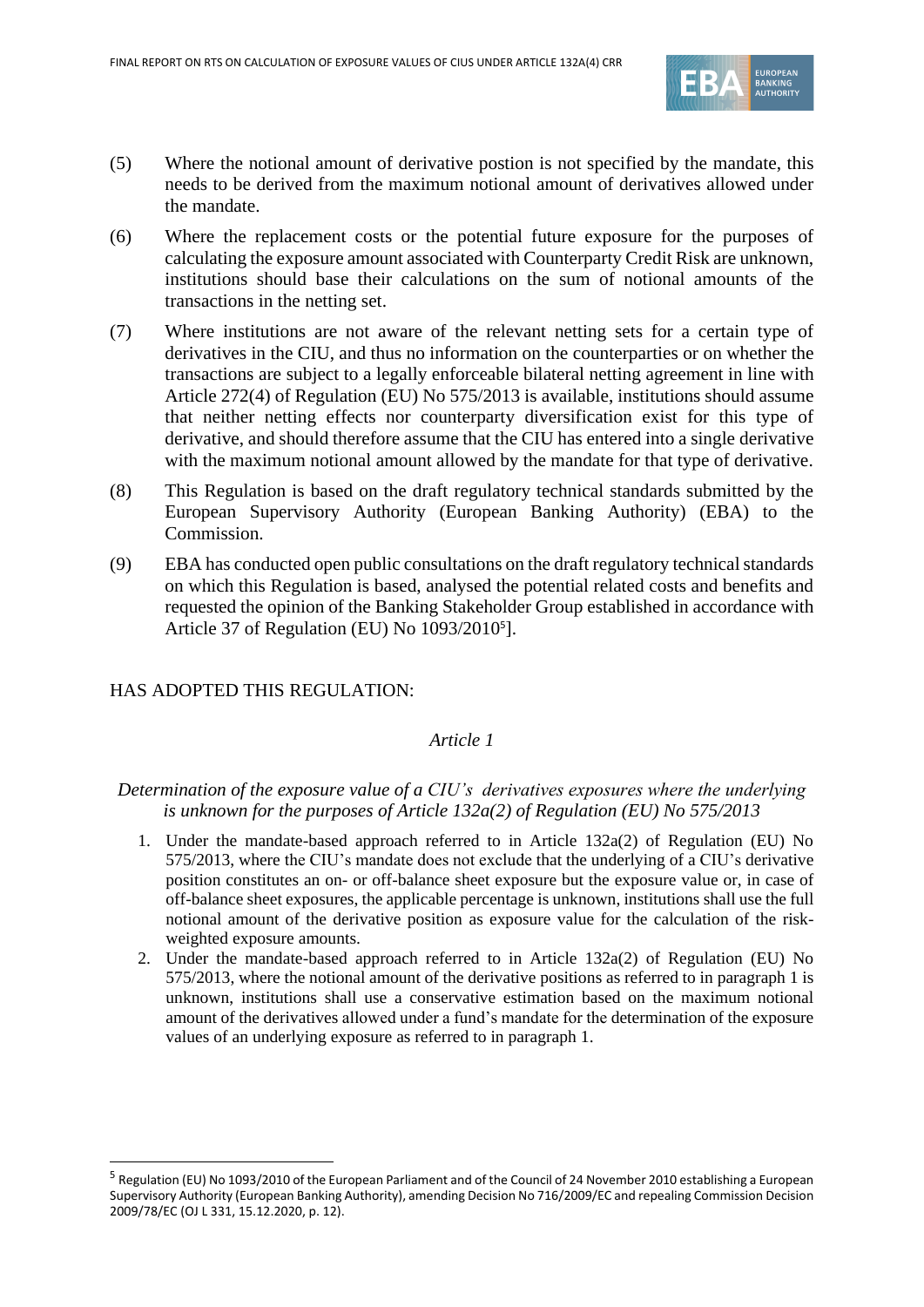

#### *Article 2*

#### *Calculation of the exposure values for counterparty credit risk of a netting set of CIU's derivative exposures*

- 1. Institutions calculating the exposure value for counterparty credit risk in accordance with the method set out in section 3 of Chapter 6 of Regulation (EU) No 575/2013, where replacement costs are unknown, shall use the sum of notional amounts of the derivatives in the netting set. Where the potential future exposure is unknown, institutions shall replace it by 0.15 times the sum of notional amounts of the derivatives in the netting set, setting to 1 the multiplier of Article 278(3) of Regulation (EU) No 575/2013. If both replacement cost and potential future exposure are unknow, both shall be replaced as provided for in this subpragraph.
- 2. Institutions calculating the exposure value for counterparty credit risk in accordance with the method set out in section 4 or section 5 of Chapter 6 of Regulation (EU) No 575/2013, where replacement costs are unknown, shall use the sum of notional amounts of the transactions in the netting set. Where the potential future exposure is unknown, institutions shall replace it by 0.15 times the sum of notional amounts of the transactions in the netting set. If both replacement cost and potential future exposure are unknown, both shall be replaced as provided for in this subpragraph.
- 3. Institutions calculating the exposure value for counterparty credit risk in accordance with paragraphs 1 and 2 in the present Article, where the notional amount of the derivatives in the netting set is unknown, shall use a conservative estimation based on the maximum notional amount of the derivatives allowed under a fund's mandate for the determination of the exposure value of that netting set.
- 4. For the purposes of paragraphs 1, 2 and 3 of the present Article, when institutions are not aware of the relevant netting sets for a certain type of derivatives in the CIU, they shall assume that the CIU has entered into a single derivative with the maximum notional amount permitted by the mandate for that type of derivative.

#### *Article 3*

#### *Entry into force*

This Regulation shall enter into force on the twentieth day following that of its publication in the *Official Journal of the European Union*.

This Regulation shall be binding in its entirety and directly applicable in all Member States.

Done at Brussels,

*For the Commission The President*

*[For the Commission On behalf of the President*

*[Position]*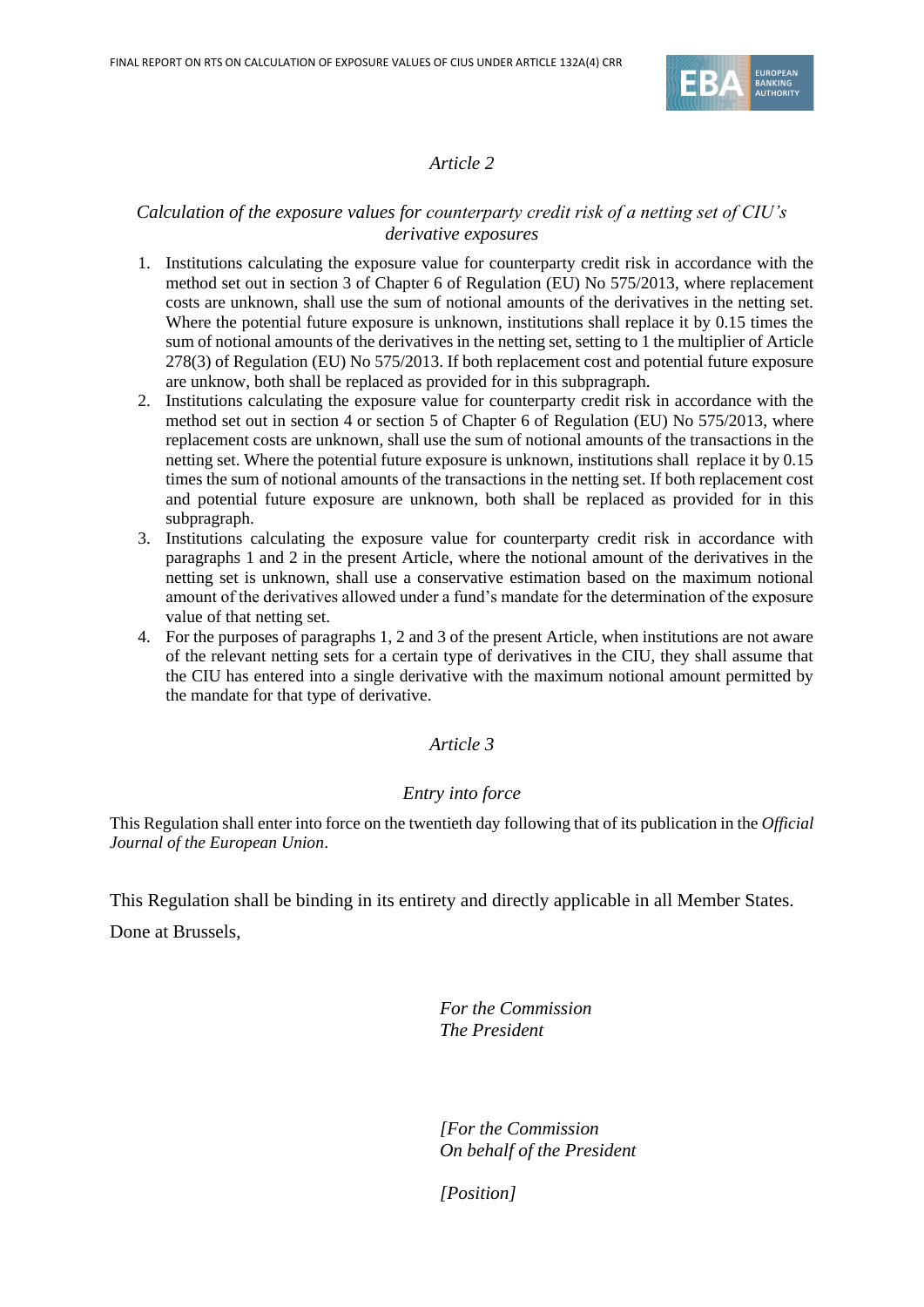

## <span id="page-11-0"></span>4. Accompanying documents

## <span id="page-11-1"></span>4.1 Draft cost-benefit analysis / impact assessment

- 14.Article 132a (4) of the Regulation (EU) 2019/876 of the European Parliament and the Council of 20 May 2019 (from now on CRR2) amending Regulation (EU) No 575/2013 (as regards the leverage ratio, the net stable funding ratio, requirements for own funds and eligible liabilities, counterparty credit risk, market risk, exposures to central counterparties, exposures to collective investment undertakings, large exposures, reporting and disclosure requirements, and Regulation (EU) No 648/2012), mandated the EBA to develop regulatory technical standards to specify how institutions shall calculate the risk-weighted exposure amount referred to in paragraph 2 where one or more of the inputs required for that calculation are not available. Paragraph 2 of the aforementioned article refers to the calculation using the mandate-based approach.
- 15.The current draft RTS aim to answer the mandate in Article 132a (4).
- 16.As per Article 10(1) of the EBA regulation (Regulation (EU) No 1093/2010 of the European Parliament and of the Council), any RTS developed by the EBA shall be accompanied by an Impact Assessment (IA) annex which analyses 'the potential related costs and benefits' before submitting to the European Commission. Such annex shall provide the reader with an overview of the findings as regards the problem identification, the options identified to remove the problem and their potential impacts.
- 17.For the purposes of the IA section of the Final report, the EBA prepared the IA with cost-benefit analysis of the policy options included in the regulatory technical standards described in this Final report. Given the nature of the study, the IA is high-level and qualitative in nature.

#### **A. Problem identification**

- 18.The primary problem that this RTS aims to address is to answer the aforementioned mandate. The CRR2 transposes the Basel Committee's recommendations for the calculation of the minimum capital requirements for banks' equity investments in funds into European law. One of the methods introduced by the CRR2 is the mandate-based approach (MBA), where institutions that do not have sufficient information about the individual underlying exposures of a CIU to use the look-through approach may calculate the risk-weighted exposure amount of those exposures in accordance with the limits set in the CIU's mandate and relevant law.
- 19.In order to apply the MBA, it is required that conditions of the CRR are met. Specifically, it is required that i) the maximum extent permitted for investing into exposures attracting the highest RWEA, and ii) the maximum extent of leverage allowed are known. Nevertheless, there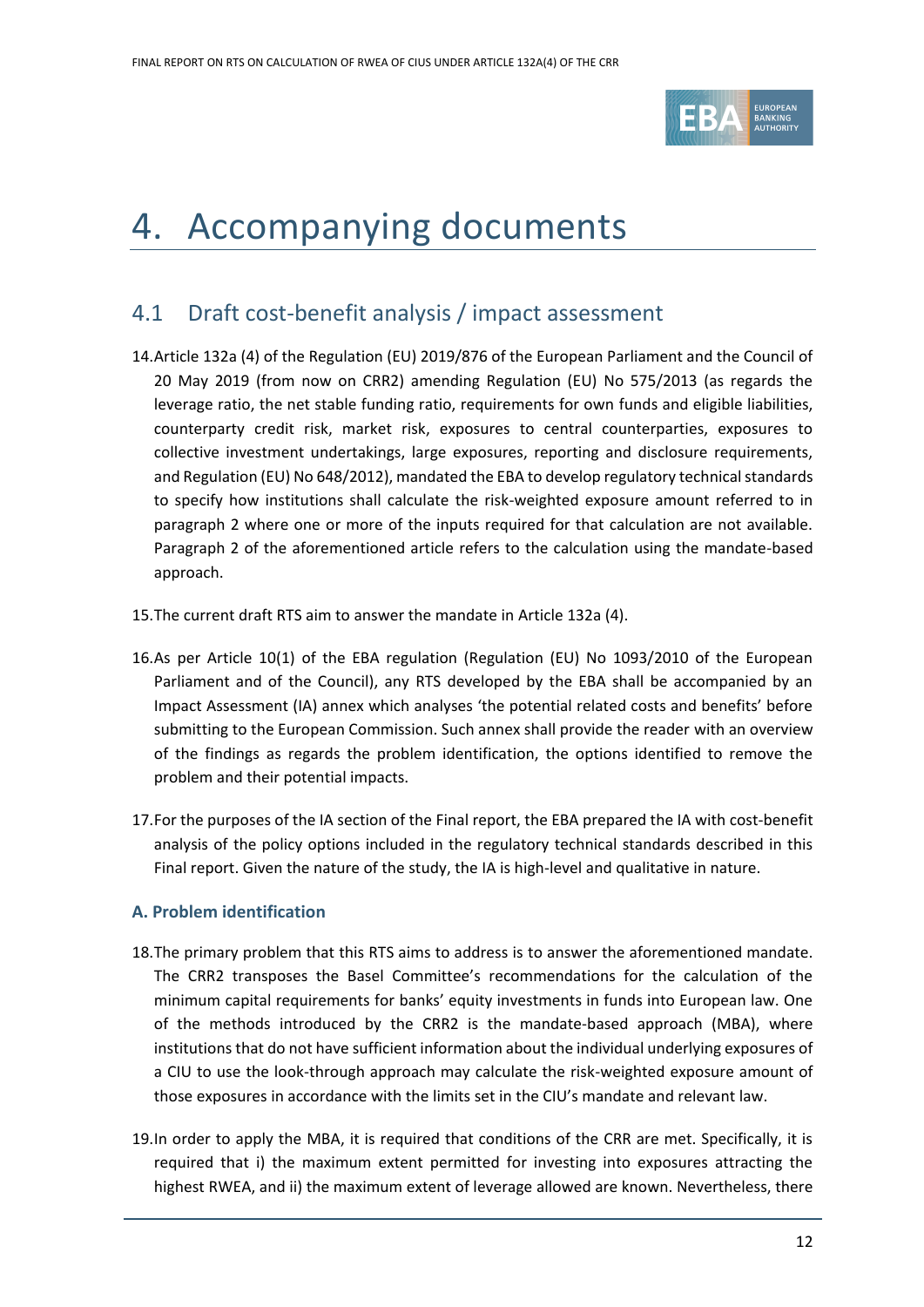

could be cases where there are missing inputs and the granularity of the financial information is not sufficient to allow the calculation of CIU's risk-weighted exposure amount (RWEA) in accordance with the MBA.

20.The existing regulation does not specify how these missing inputs should be measured in those cases where not all the relevant information is available but the institution is still eligible for the application of the MBA.

#### **B. Policy objectives**

- 21.The main objective of the draft RTS is to answer the mandate established in Article 132a (4) of the CRR2. As a result, the general objective of the RTS is to complete the framework specifying the methodology to apply when there are some missing inputs for the complete application of the MBA.
- 22.The specific objectives of the RTS are:
	- a. To define the methodology to determine the exposure amounts for the underlying of derivatives;
	- b. To specify the methodology to calculate the counterparty credit risk.

#### **C. Baseline scenario**

- 23.Currently, the CRR2 requires that the following information is available and known to apply the MBA:
	- a. the maximum extent permitted for investing into exposures attracting the highest RWEA, and
	- b. the maximum extent of leverage allowed.
- 24.In those cases where any of those two pieces of information are missing, institutions shall apply the most conservative fallback approach. Nevertheless, for cases where those two items are available but some additional inputs are missing, there is currently no methodology applicable to estimate those missing inputs.

#### **D. Options considered**

- 25.When drafting the present draft RTS, the EBA considered several policy options under two main areas:
	- a. **Regarding the specification of how to determine the exposure values for the underlying of derivatives,** the option of using the maximum notional amount of derivatives was considered as opposed to the option of not using this maximum.